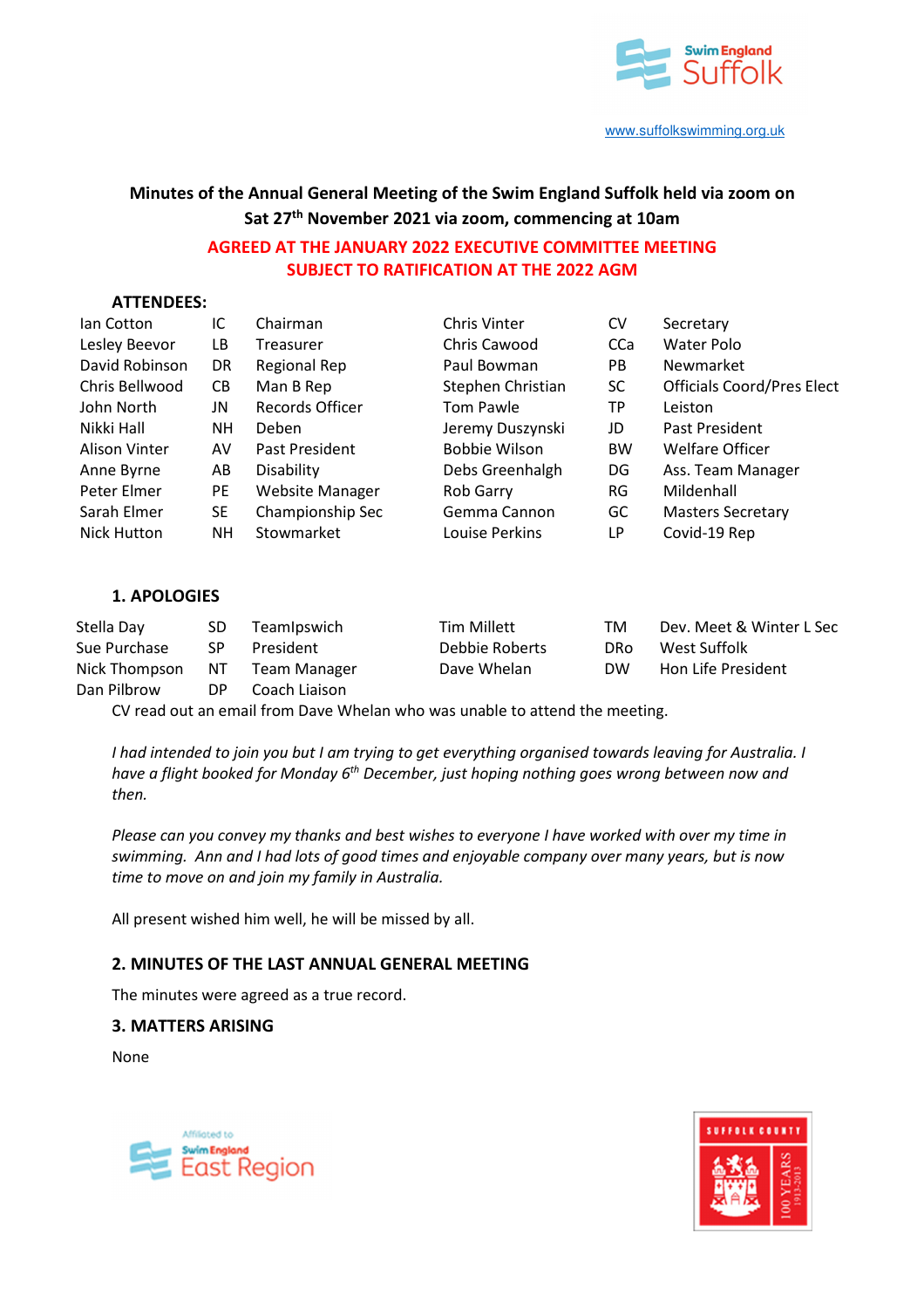

## **4. CONSIDER PROPOSED COUNTY RULE CHANGE**

## **Existing Rule**

## **11 MANAGING BOARD**

The day to day affairs of the Association shall be run by a Managing Board comprising the President, President Elect, Chairman, Secretary, Treasurer, League Secretary, One Nominated Regional Forum Member, Championship Secretary, Development Meet Secretary and one member elected by the Executive. The Managing Board shall meet as often as required and will provide minutes of their meetings and a report of their actions to the Executive. The Quorum to be 4.

## **Proposal - Proposed by David Robinson, seconded by Ian Cotton**

## **11 MANAGING BOARD**

The day to day affairs of the Association shall be run by a Managing Board comprising the President, President Elect, Chairman, Secretary, Treasurer, League Secretary, One Nominated Regional Forum Member, Championship Secretary, Development Meet Secretary and one two members elected by the Executive. The Managing Board shall meet as often as required and will provide minutes of their meetings and a report of their actions to the Executive. The Quorum to be 4.

#### **Agreed unanimously**

## **Existing Rule**

## **10 OFFICERS AND EXECUTIVE MEMBERSHIP**

1 Officers of the Association shall be the President, President Elect, Chairman, Treasurer and the Secretary. In addition, any person considered by the Executive to have made a notable contribution to the Association by their services or achievements they may be appointed a Life Vice President of the Association and this appointment shall be marked by the presentation of a suitable certificate. Life Vice Presidents may attend and speak at meetings of the Association but will not have the power to vote.

## **Proposal - Proposed by Jeremy Duszynski, seconded by Chris Vinter**

## **10 OFFICERS AND EXECUTIVE MEMBERSHIP**

2 Officers of the Association shall be the President, President Elect, Chairman, Treasurer and the Secretary. In addition, any person considered by the Executive to have made a notable contribution to the Association by their services or achievements they may be appointed a Life Vice President of the Association and this appointment shall be marked by the presentation of a suitable certificate. Life Vice Presidents may attend and speak at meetings of the Association but will not have the power to vote.

## **Agreed unanimously**



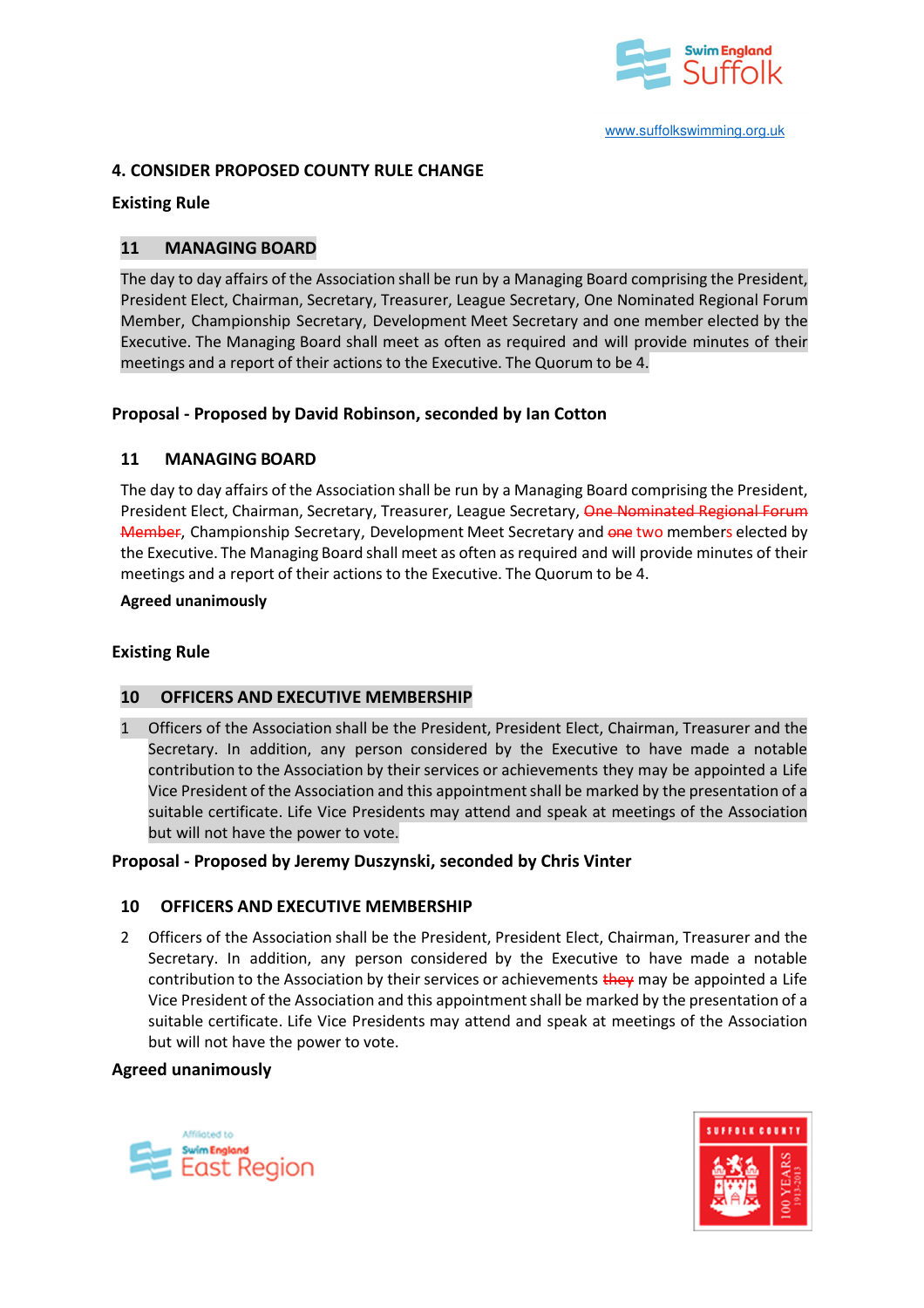

## **5. TREASURERS REPORT**

As circulated. NT queried the £8,700 receipt entry under County Championships. LB advised that this included some late club payments from the previous accounting year.

## **6. SECRETARIES REPORT**

As circulated.

## **7. CHAMPIONSHIP REPORT**

As circulated. SE conformed that she was in discussion with Licensing to agree changing the submitted schedule B to Schedule A. Club coaches had been asked for their thoughts on the two options and the consensus of opinion was that the programme should remain similar to pre-covid years. The latest agreed protocol with Crown Pools allows a total of 300 including officials and other volunteers. It is therefore unlikely that spectators will be allowed.

## **8. DEVELOPMENT MEET REPORT**

IC reported that TM was unavailable due to the recent birth of his second child. The October Development meet had gone well with a circa 30% reduction in competitors. The live streaming had been very well received. A decision needs to be made for 2022, whether to return to the date in June or keep to October going forward.

## **8. RECORDS REPORT**

As circulated. JN confirmed that it had been a very quiet year due to the lack of competition.

## **10. TEAM MANAGERS REPORT**

IC advised that there was no report as there had been no competition.

## **11. TROPHIES REPORT**

IC advised that there was little to report but he was in discussion with CCo to arrange collection and delivery of trophies in time for the Championships in February 2022.

## **12. LEAGUE REPORTS**

IC advised that no competition had occurred in the past year. Following consultation the a new format of a single competition is proposed and this will be discussed at the Executive Committee meeting following the AGM.

## **13. DISABILITY REPORT**

IC thanked AB for her continuing help whilst we look for a volunteer to take on the role. AB reported on the fantastic news of Jordon Catchpole's gold medal at the recent Paralympic Games. She also reported the sad news on the death of Cheryl Betts.

## **14. MASTERS REPORT**

As circulated. GC added that there were problems locating a venue for the Regional Masters. DR advised that the swimmers from Diss should not be included in the report as they were Norfolk swimmers.



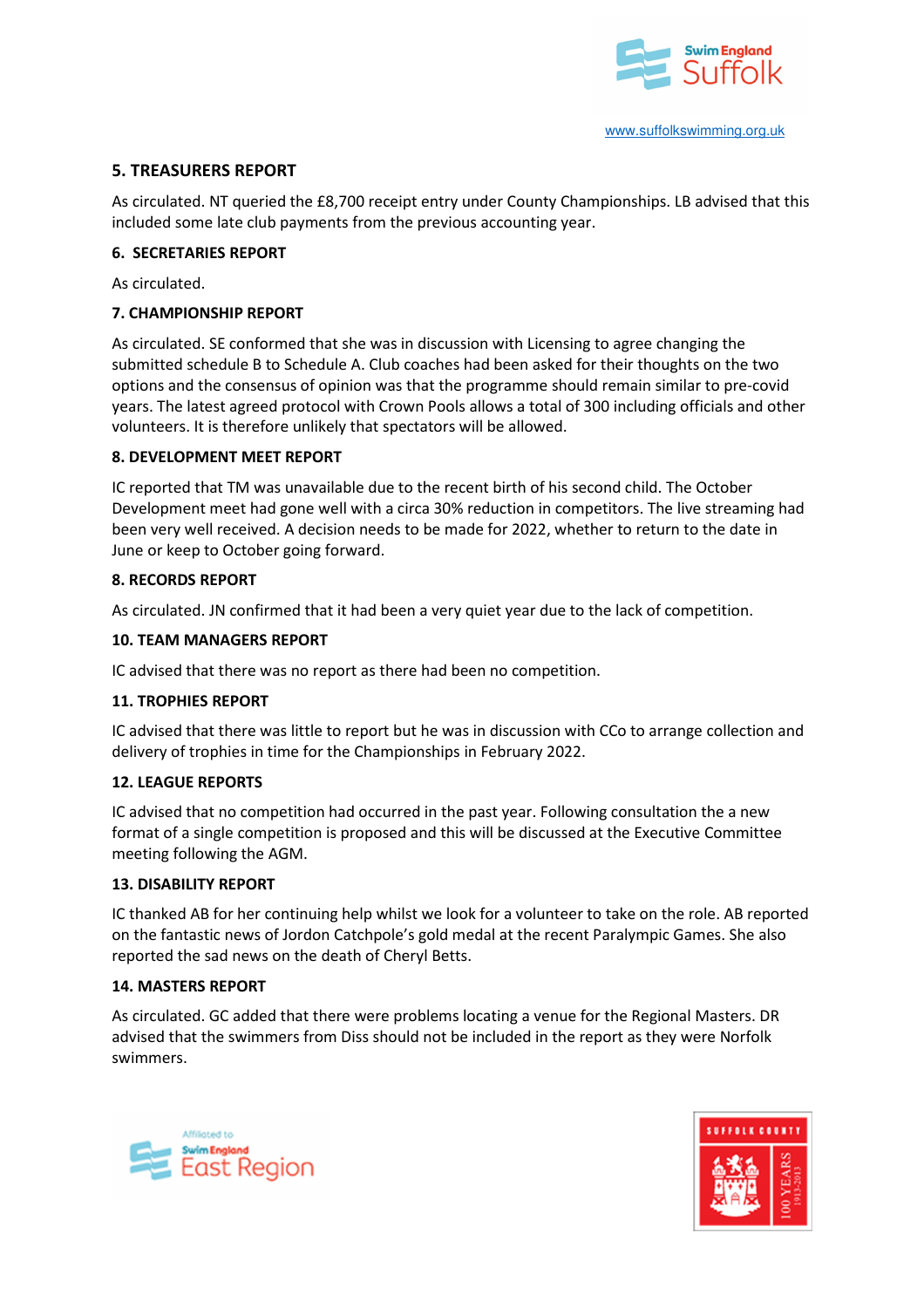

## **15. OPEN WATER REPORT**

Nothing to report.

#### **16. WATER POLO REPORT**

CCa reported that after a very quite period competition was starting again. Regional trials will be taking place in January. Suffolk Torpedoes have acquired a further 2 hours of pool time at Deben. CCa also reported that an Ipswich player had competed for GB at U17 level.

## **17. REGIONAL REPORT**

DR reported that regional County representation ended in April 2021 therefore item to removed in future years

#### **18. OFFICIALS REPORT**

SC reported that there had been little activity in the year. Level 2 and 2S online courses are now available for each region online, candidates are welcome to join any regions course.

#### **19. WEBSITE REPORT**

As circulated. PE asked for anyone who had any thoughts or comments to let him know. GC said that the new site looked very good.

#### **20. PRESIDENTS REPORT**

Where to start? What a couple of years everyone has faced, but you should be so proud of how most have coped and come through one of the most challenging times in years. My role within the County, although spread over two years, it has been very limited and in fact only involved one County Championships and unfortunately no other event.

I am very honored to have been asked and am happy to pass on the chain to Podge. Hopefully he will be able to experience the full role, as things start to get back to some form of normal, and enjoy the fantastic sport we all enjoy.

I would like to thank everyone from the Management and Executive Committees, Club Reps, Coaches, Parents and especially the Swimmers for their resilience and endeavor to get Clubs back in the pool. I am sure there will be a few more "hiccups" along the way but WELL DONE everyone. I wish everyone all the very best for the 2022 season and I am sure to see you all poolside at some point.

Sue Purchase

## **21. ELECTION OF OFFICERS**

| <b>PRESIDENT</b>                | Stephen (Podge) Christian   |
|---------------------------------|-----------------------------|
| PRESIDENT ELECT                 | John North                  |
| <b>SECRETARY</b>                | <b>Chris Vinter</b>         |
| <b>TREASURER</b>                | Lesley Beevor               |
| <b>CHAMPIONSHIP SECRETARY</b>   | Sarah Elmer                 |
| <b>LEAGUE SECRETARY</b>         | Sarah Elmer and Tim Millett |
| <b>MANAGEMENT BOARD MEMBERS</b> | Chris Bellwood              |
|                                 | Dave Robinson               |



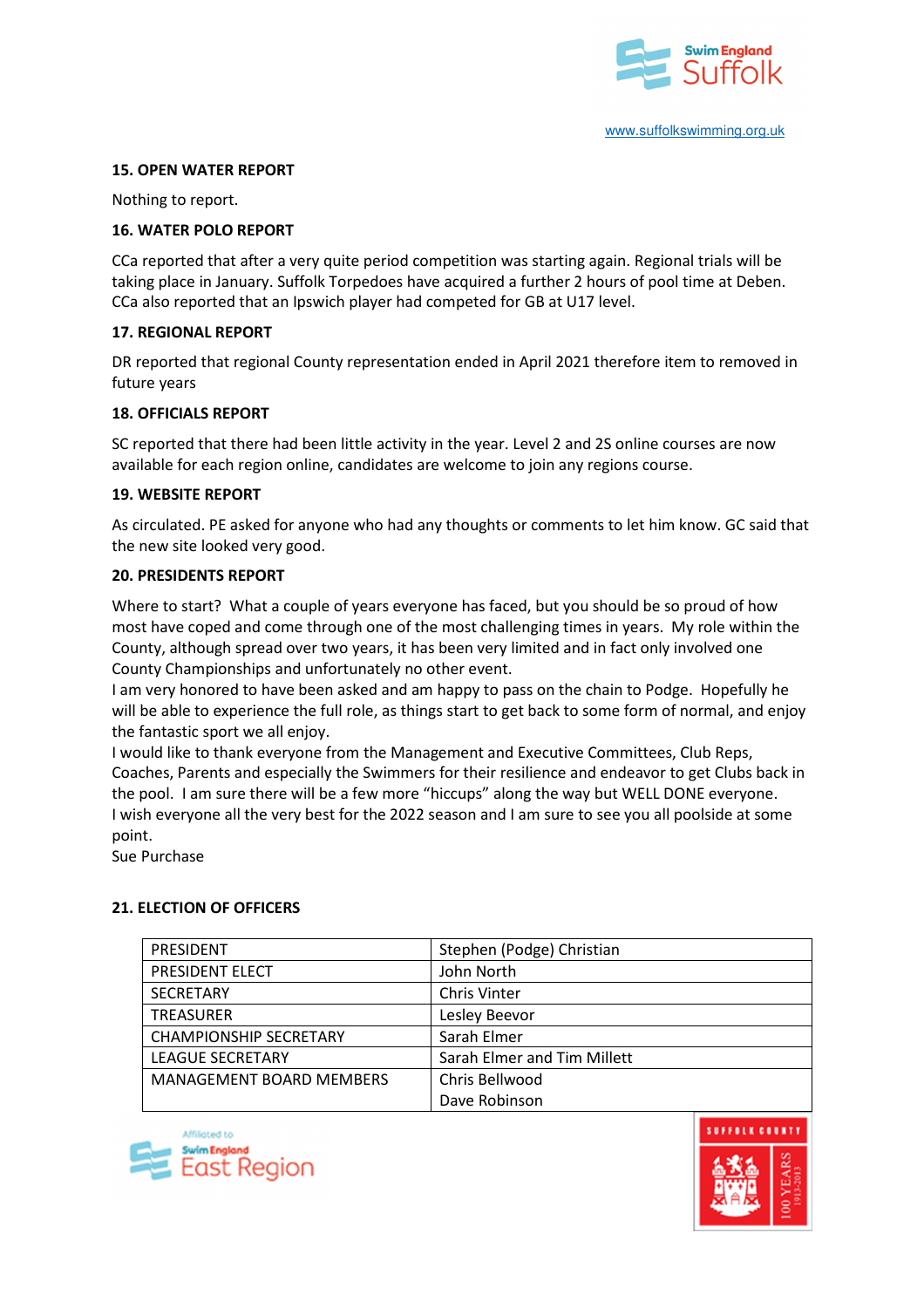

#### www.suffolkswimming.org.uk

| DEV MEET SECRETARY                | <b>Tim Millet</b>                              |
|-----------------------------------|------------------------------------------------|
| <b>RECORDS OFFICER</b>            | John North                                     |
| <b>TEAM MANAGER</b>               | Nick Thompson                                  |
| ASSISTANT TEAM MANAGER            | Vacant                                         |
| <b>TROPHY SECRETARY</b>           | Caroline Cofield                               |
| <b>WELFARE OFFICER</b>            | <b>Bobbie Wilson</b>                           |
| <b>VOLUNTEERING COORDINATOR</b>   | lan Cotton                                     |
| <b>DISABILITY LIAISON OFFICER</b> | Temporarily Anne Byrne until replacement found |
| <b>MASTERS SECRETARY</b>          | Gemma Cannon                                   |
| OPEN WATER SECRETARY              | Sarah Tait                                     |
| <b>WATER POLO SECRETARY</b>       | <b>Chris Cawood</b>                            |
| OFFICIALS COORDINATOR             | Stephen Christian                              |
| <b>WEBSITE COORDINATOR</b>        | Peter Elmer                                    |
| <b>COACH LIAISON OFFICER</b>      | Dan Pilbrow                                    |

| <b>CLUB</b>               | <b>DELEGATE</b>    |
|---------------------------|--------------------|
| <b>DEBEN</b>              | Nicky Hall         |
| <b>FELIXSTOWE</b>         |                    |
| <b>HADLEIGH</b>           | Lucinda Ford       |
| <b>HALESWORTH</b>         |                    |
| <b>ICENI</b>              |                    |
| <b>IPSWICH</b>            | Stella Day         |
| <b>LEISTON</b>            | <b>Tom Pawle</b>   |
| MILDENHALL                | <b>Rob Garry</b>   |
| <b>NEWMARKET</b>          | Paul Bowman        |
| <b>ST FELIX</b>           | Sue Purchase       |
| <b>STOWMARKET</b>         | <b>Nick Hutton</b> |
| <b>SUDBURY</b>            | Club is folding    |
| SUFFOLK COASTAL TORPEDOES |                    |
| <b>WAVENEY</b>            | <b>Jess Adcock</b> |
| <b>WEST SUFFOLK</b>       |                    |

All appointments were agreed

## **22. ANY OTHER BUSINESS**

DG reported that as of the 17<sup>th</sup> December 2021 Sudbury Storm SC will no longer exist. Arrangements have been made with Hadleigh to accept members and they will be taking on a couple of the sessions at Kingfisher Pool. There may be a Club name change at some time in the future. The catalyst was the inability to appoint a club coach. IC thanked DG for all her hard work for the County over many years.

SE mentioned that it is planned to incorporate Para swimming in the County Championships.

DG reported that it was hoped that the Valentines Meet will be taken on by another Club. DG will liaise with GC